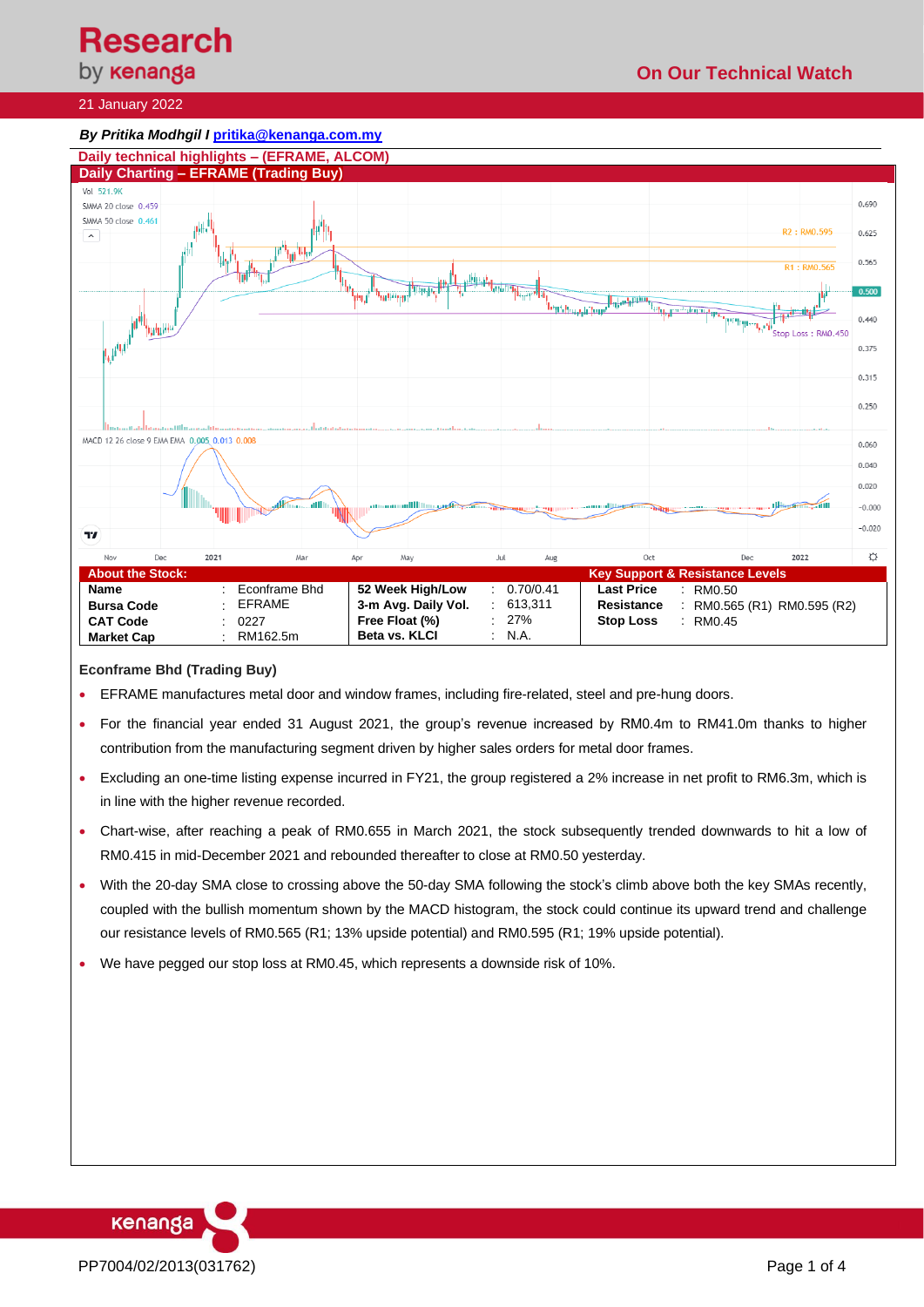#### 21 January 2022



### **Alcom Group Bhd (Trading Buy)**

- ALCOM manufactures rolled aluminum products, catering mostly for the export markets. It is also involved in property development activities.
- For 3QFY21, the group's revenue jumped 84% YoY to RM130m as the group's operations were previously severely impacted in 3QFY20 due to the reimposition of strict SOPs to contain the resurgence of the Covid-19 pandemic.
- In line with the higher revenue, the group's net profit rose by 422% YoY to RM6.9m on the back of higher contributions from the manufacturing and property development segments. This brought 9MFY21's net earnings to RM22.2m (versus a net loss of RM8.8m previously).
- Chart-wise, the 20-day SMA has recently crossed over the 50-day SMA while the stock price has also overcome both the SMAs, indicating that the stock's short-term uptrend is intact.
- With the ADX indicator signaling a strong uptrend momentum too, this could lift the shares to challenge our resistance levels of RM1.00 (R1; 13% upside potential) and RM1.08 (R1; 22% upside potential).
- On the downside, our stop loss has been set at RM0.79, which translates to a downside risk of 11%.

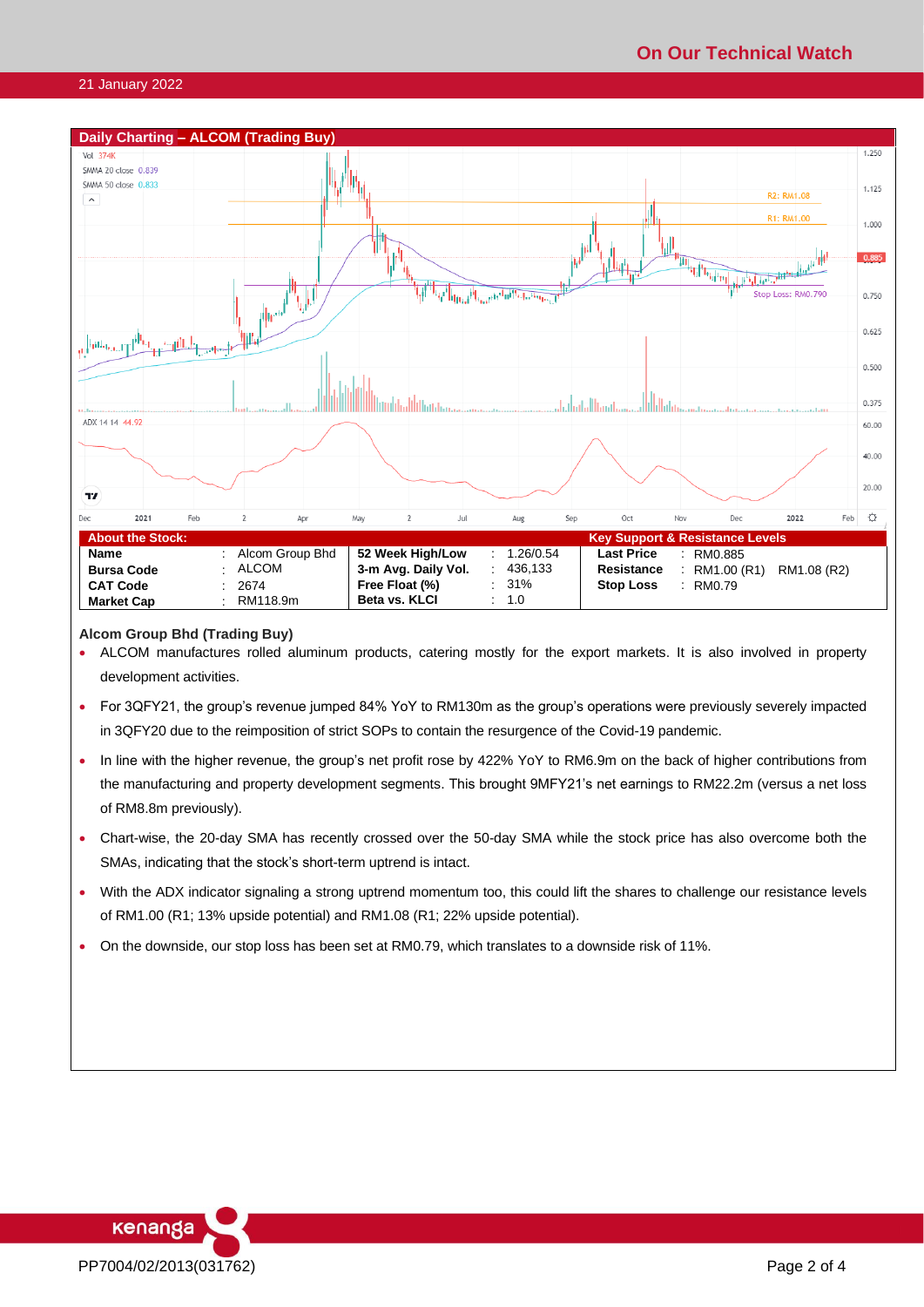## 21 January 2022

## **STOCK CALL MONITOR\***

| <b>Stock Name</b>                   | <b>Issue Date</b><br>(ID) | <b>Rating</b>          | Price @ ID | <b>Target Price</b><br>(TP) | <b>Stop Loss</b><br>Price (SL) | <b>Upside</b><br>Potential @<br>ID | <b>Downside</b><br><b>Risk @ ID</b> | <b>Risk to</b><br><b>Reward</b><br>Ratio | <b>Highest</b><br><b>Price</b><br>since ID | Lowest<br><b>Price</b><br>since ID | <b>Last Price</b> | Status <sup>^</sup> | <b>Date Status</b><br><b>Fulfilled</b> |
|-------------------------------------|---------------------------|------------------------|------------|-----------------------------|--------------------------------|------------------------------------|-------------------------------------|------------------------------------------|--------------------------------------------|------------------------------------|-------------------|---------------------|----------------------------------------|
|                                     |                           |                        | <b>RM</b>  | <b>RM</b>                   | <b>RM</b>                      | $\%$                               | $\%$                                |                                          | <b>RM</b>                                  | <b>RM</b>                          | <b>RM</b>         |                     |                                        |
| <b>HARBOUR-LINK GROUP BHD</b>       |                           | 21/12/2021 Trading Buy | 1.17       | 1.34                        | 1.05                           | 15%                                | $-10%$                              | 1.52x                                    | 1.32                                       | 1.10                               | 1.12              | Open                |                                        |
| SHIN YANG SHIPPING CORP BHD         |                           | 21/12/2021 Trading Buy | 0.32       | 0.36                        | 0.28                           | 13%                                | $-13%$                              | 1.00x                                    | 0.35                                       | 0.32                               | 0.34              | Open                |                                        |
| <b>NOVA WELLNESS GROUP BHD</b>      |                           | 22/12/2021 Trading Buy | 0.98       | 1.11                        | 0.85                           | 14%                                | $-13%$                              | 1.08x                                    | 1.07                                       | 0.96                               | 1.03              | Open                |                                        |
| UNITED U-LI CORP BHD                |                           | 22/12/2021 Trading Buy | 1.30       | 1.47                        | 1.14                           | 13%                                | $-12%$                              | 1.06x                                    | 1.34                                       | 1.20                               | 1.26              | Open                |                                        |
| <b>OPTIMAX HOLDINGS BHD</b>         |                           | 23/12/2021 Trading Buy | 1.38       | 1.56                        | 1.21                           | 13%                                | $-12%$                              | 1.06x                                    | 1.40                                       | 1.18                               | 1.22              | SL Hit              | 11/1/202                               |
| <b>GENTING MALAYSIA BHD</b>         |                           | 23/12/2021 Trading Buy | 2.81       | 3.13                        | 2.52                           | 11%                                | $-10%$                              | 1.10x                                    | 2.97                                       | 2.81                               | 2.84              | Open                |                                        |
| <b>AXIATA GROUP BERHAD</b>          |                           | 24/12/2021 Trading Buy | 3.69       | 4.05                        | 3.34                           | 10%                                | $-9%$                               | 1.03x                                    | 4.16                                       | 3.67                               | 3.74              | <b>TP Hit</b>       | 31/12/2021                             |
| SYARIKAT TAKAFUL MALAYSIA KE#       |                           | 24/12/2021 Trading Buy | 3.64       | 4.00                        | 3.35                           | 10%                                | $-8%$                               | 1.26x                                    | 3.89                                       | 3.54                               | 3.61              | TP Hit              | 14/1/2022                              |
| <b>OPCOM HOLDINGS BHD</b>           |                           | 4/1/2022 Trading Buy   | 0.99       | 1.15                        | 0.85                           | 16%                                | $-14%$                              | 1.14x                                    | 1.03                                       | 0.85                               | 0.89              | SL Hit              | 19/1/2022                              |
| <b>BINASAT COMMUNICATIONS BHD</b>   |                           | 4/1/2022 Trading Buy   | 0.32       | 0.36                        | 0.27                           | 14%                                | $-14%$                              | 1.00x                                    | 0.33                                       | 0.27                               | 0.30              | <b>SL Hit</b>       | 19/1/2022                              |
| <b>INSAS BHD</b>                    |                           | 5/1/2022 Trading Buy   | 0.96       | 1.05                        | 0.87                           | 10%                                | $-9%$                               | 1.12x                                    | 0.99                                       | 0.91                               | 0.91              | Open                |                                        |
| <b>JHM CONSOLIDATION BHD</b>        |                           | 5/1/2022 Trading Buy   | 1.77       | 2.03                        | 1.53                           | 15%                                | $-14%$                              | 1.08x                                    | 1.87                                       | 1.39                               | 1.50              | <b>SL Hit</b>       | 17/1/2022                              |
| <b>BP PLASTICS HOLDING BHD</b>      |                           | 6/1/2022 Trading Buy   | 1.58       | 1.85                        | 1.38                           | 17%                                | $-13%$                              | 1.35x                                    | 1.60                                       | 1.39                               | 1.43              | Open                |                                        |
| SIME DARBY PROPERTY BHD             |                           | 6/1/2022 Trading Buy   | 0.63       | 0.73                        | 0.55                           | 16%                                | $-13%$                              | 1.25x                                    | 0.64                                       | 0.59                               | 0.61              | Open                |                                        |
| SOUTHERN STEEL BERHAD               |                           | 7/1/2022 Trading Buy   | 0.82       | 0.94                        | 0.72                           | 15%                                | $-12%$                              | 1.20x                                    | 0.85                                       | 0.78                               | 0.81              | Open                |                                        |
| ABLE GLOBAL BHD                     |                           | 7/1/2022 Trading Buy   | 1.66       | 1.86                        | 1.48                           | 12%                                | $-11%$                              | 1.11x                                    | 1.67                                       | 1.58                               | 1.59              | Open                |                                        |
| <b>SERSOL BHD</b>                   |                           | 11/1/2022 Trading Buy  | 0.50       | 0.60                        | 0.39                           | 21%                                | $-21%$                              | 1.00x                                    | 0.54                                       | 0.46                               | 0.47              | Open                |                                        |
| SOUTHERN CABLE GROUP BHD            |                           | 11/1/2022 Trading Buy  | 0.42       | 0.47                        | 0.37                           | 13%                                | $-11%$                              | 1.22x                                    | 0.41                                       | 0.39                               | 0.40              | Open                |                                        |
| <b>POH HUAT RESOURCES HLDGS BHD</b> |                           | 12/1/2022 Trading Buy  | 1.35       | 1.52                        | 1.20                           | 13%                                | $-11%$                              | 1.13x                                    | 1.38                                       | 1.34                               | 1.35              | Open                |                                        |
| <b>EG INDUSTRIES BHD</b>            |                           | 12/1/2022 Trading Buy  | 0.59       | 0.67                        | 0.50                           | 15%                                | $-15%$                              | 1.00x                                    | 0.61                                       | 0.56                               | 0.56              | Open                |                                        |
| <b>GDEX BHD</b>                     |                           | 13/1/2022 Trading Buy  | 0.29       | 0.34                        | 0.25                           | 17%                                | $-14%$                              | 1.25x                                    | 0.29                                       | 0.28                               | 0.29              | Open                |                                        |
| <b>MYNEWS HOLDINGS BHD</b>          |                           | 13/1/2022 Trading Buy  | 0.86       | 0.95                        | 0.77                           | 11%                                | $-10%$                              | 1.12x                                    | 0.88                                       | 0.83                               | 0.85              | Open                |                                        |
| <b>SCGM BHD</b>                     |                           | 14/1/2022 Trading Buy  | 2.23       | 2.55                        | 1.96                           | 14%                                | $-12%$                              | 1.19x                                    | 2.25                                       | 2.10                               | 2.13              | Open                |                                        |
| <b>UEM SUNRISE BHD</b>              |                           | 14/1/2022 Trading Buy  | 0.34       | 0.40                        | 0.29                           | 16%                                | $-15%$                              | 1.10x                                    | 0.34                                       | 0.32                               | 0.32              | Open                |                                        |
| <b>JAG BHD</b>                      |                           | 19/1/2022 Trading Buy  | 0.33       | 0.37                        | 0.29                           | 14%                                | $-11%$                              | 1.29x                                    | 0.33                                       | 0.31                               | 0.33              | Open                |                                        |
| <b>PESTECH INTERNATIONAL BHD</b>    |                           | 19/1/2022 Trading Buy  | 0.74       | 0.86                        | 0.64                           | 16%                                | $-14%$                              | 1.20x                                    | 0.76                                       | 0.73                               | 0.76              | Open                |                                        |
| <b>EKOVEST BHD</b>                  |                           | 20/1/2022 Trading Buy  | 0.45       | 0.52                        | 0.39                           | 14%                                | $-13%$                              | 1.08x                                    | 0.47                                       | 0.44                               | 0.46              | Open                |                                        |
| <b>OCEAN VANTAGE HOLDINGS BHD</b>   |                           | 20/1/2022 Trading Buy  | 0.27       | 0.31                        | 0.24                           | 13%                                | $-11%$                              | 1.17x                                    | 0.28                                       | 0.27                               | 0.27              | Open                |                                        |

*\* Tracks our stock recommendations on a one-month rolling basis from issue date. Stock names will drop out from the list after one month from issue date regardless of their status. ^ Status will be categorised as either:(i) "TP hit" when stock reaches target price first OR (ii) "SL hit" when stock touches stop loss first OR (iii) "Open" when neither TP nor SL has been hit. # Stock has traded ex-entitlement for DPS of 12 sen on 29 Dec 2021. TP Hit after taking into account the dividend returns.*